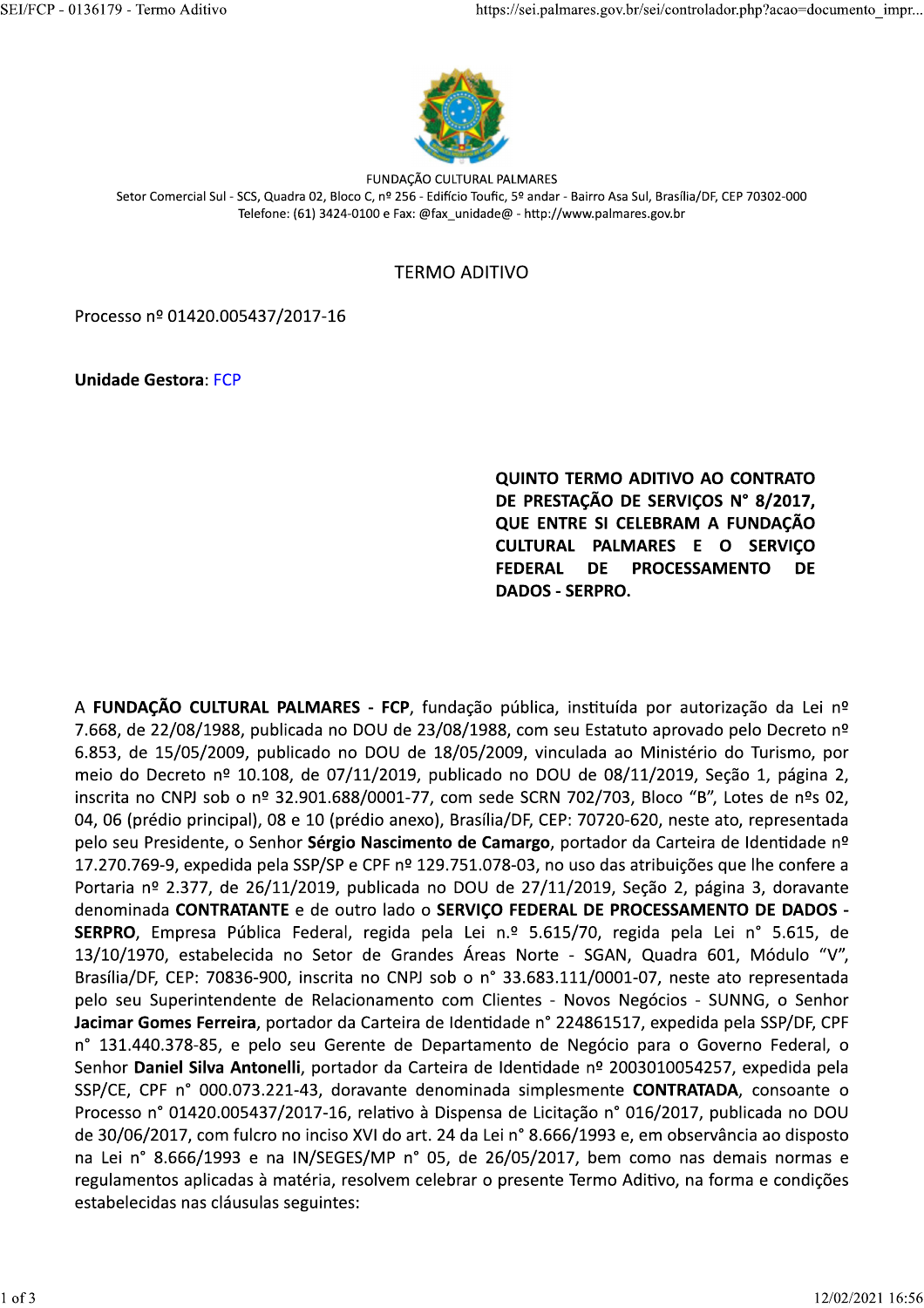#### 1. CLÁUSULA PRIMEIRA - DO OBJETO

1.1. O presente Termo Aditivo tem por finalidade modificar a redação do preâmbulo, adequar os parágrafos primeiro e segundo da Cláusula Segunda, e a descrição dos serviços do Modelo de Negócios Versão 4.0, para o Modelo de Negócio Versão 5.1 de 20 de julho de 2020, Infovia Brasília e acrescer 4,88% (quatro vírgula oitenta e oito por cento) no valor atual do Contrato nº 8/2017.

#### 2. CLÁUSULA SEGUNDA - DA ALTERAÇÃO DO ENDEREÇO

2.1. Alterar a redação do preâmbulo e onde consta o endereço da sede da Fundação Cultural Palmares leia-se: SCRN 702/703, Bloco "B", Lotes de nºs 02, 04, 06 (prédio principal), 08 e 10 (prédio anexo), Brasília/DF, CEP: 70720-620.

## 3. CLÁUSULA TERCEIRA - DA DESCRIÇÃO DOS SERVIÇOS

3.1. Os serviços objeto deste Contrato encontram-se descritos no Modelo de Negócios Versão 5.1, INFOVIA Brasília, de 20/07/2020, e estão disponibilizados eletronicamente no sítio de governo eletrônico.

3.2.0s serviços que compõem este Termo Aditivo são Conexão tipo 1 e Acesso à Internet, Pacote de **Mbps 100** 

3.3. Integram o presente Termo Aditivo a Proposta de Modelo de Negócio Versão 5.1 Serpro 12/2020, conforme documento SEI nº 0129882.

#### 4. CLÁUSULA QUARTA - DOS PREÇOS

4.1. Em decorrência do presente Instrumento fica alterada a Cláusula Nona - Dos Preços do Contrato n° 8/2017, que passa para o valor de R\$ 12.900,00 (doze mil e novecentos reais), mensais, perfazendo o valor total para 12 (doze) meses de R\$ 154.800,00 (cento e cinquenta e quatro mil e oitocentos reais), o que corresponde a um acréscimo de 4,88% (quatro vírgula oitenta e oito por cento) no valor atual, conforme descrito abaixo:

| Descrição do Serviço                 | Valor<br>unitário (R\$) | Quant. | Valor total<br>mensal $(R$)$ | Valor total<br>anual (R\$)   |
|--------------------------------------|-------------------------|--------|------------------------------|------------------------------|
| Conexão Tipo 1                       | R\$ 5.400,00            |        | R\$ 5.400,00                 | R\$ 64.800,00                |
| Acesso à Internet Pacote de 100 Mbps |                         |        | R\$ 7.500,00                 | R\$ 90.000,00                |
| Valor total (R\$)                    |                         |        |                              | R\$ 12.900,00 R\$ 154.800,00 |

4.2. Os serviços serão faturados de acordo com a efetiva instalação.

## 5. CLÁUSULA QUINTA - DA DOTAÇÃO ORÇAMENTÁRIA

5.1. A despesa oriunda do presente Termo Aditivo correrá à conta dos recursos orçamentários consignados à CONTRATADA, no Orçamento da União, para o exercício de 2021, Nota de Empenho nº 2021NE000014, na classificação abaixo:

Natureza de Despesa: 339040 PTRES: 190465